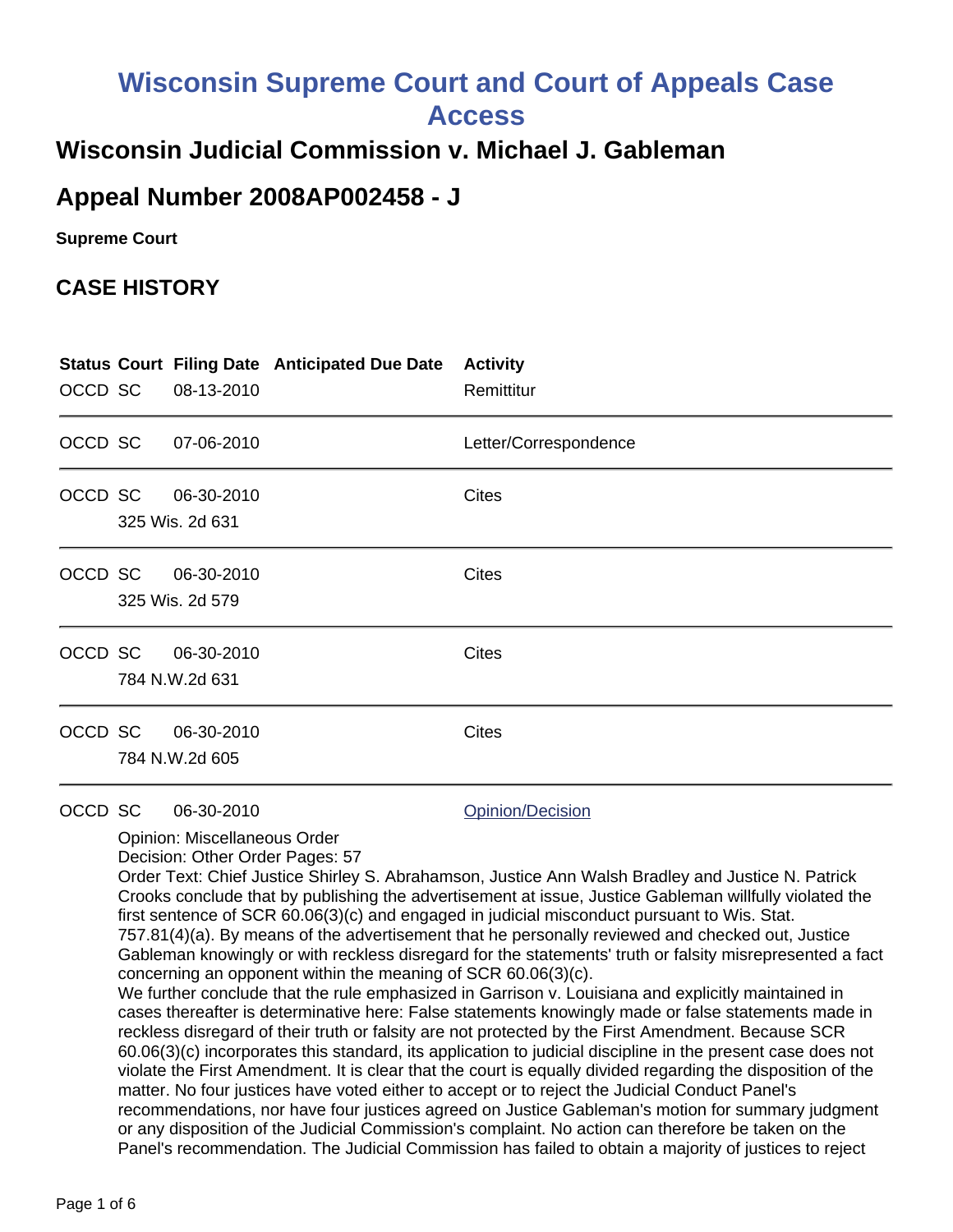the recommendation of the Panel. Under these circumstances, the Panel is relieved of any further responsibility in this matter, and we remand the matter to the Judicial Commission with directions to request a jury hearing, in accord with Wis. Stat. 757.87, 757.89, and 805.08.

### OCCD SC 06-30-2010 Quinter Common [Opinion/Decision](http://www.wicourts.gov/supreme/scopin.jsp?docket_number=2008AP002458)

Opinion: Miscellaneous Order Decision: Other Order Pages: 37

Order Text: Justice David T. Prosser, Justice Patience Drake Roggensack and Justice Annette Kingland Ziegler agree with the recommendation of the three-judge Judicial Conduct Panel that the Wisconsin Judicial Commission's complaint against Justice Michael J. Gableman must be dismissed. The campaign advertisement that gave rise to the Commission's complaint against Justice Gableman and the governmental rule, SCR 60.06(3)(c), by which the Commission seeks to punish Justice Gableman for that advertisement must be examined under strict scrutiny because that is the standard required by the First Amendment according to the United States Supreme Court. Republican Party of Minnesota v. White, 536 U.S. 765, 788 (2002); Federal Election Comm'n v. Wisconsin Right to Life, Inc., 551 U.S. 449, 469 (2007). Under this standard, truthful statements cannot be punished. All parties agree that the facts are not in dispute and that all of the statements in the advertisement are true. Accordingly, we agree with the Panel that the undisputed facts demonstrate Justice Gableman did not violate SCR 60.06(3)(c).

OCCD SC 06-30-2010 **Public Domain Citation** Comment: PDC No: 2010 WI 62 OCCD SC 06-30-2010 **Public Domain Citation** Comment: PDC No: 2010 WI 61 OCCD SC 06-30-2010 Judicial Comm. Complaint Filed OCCD SC 05-19-2010 Rejected Electronic Document OCCD SC 05-19-2010 Rejected Electronic Document OCCD SC 04-16-2010 Motion for Miscellaneous Relief Filed By: Don Millis Submit Date: 4-16-2010 Decision: (D) Deny Decision Date: 5-19-2010 ORD that the motion is denied as untimely. See Wis. Stat. (Rule) 809.19(7)(c). Abrahamson, C.J., and Crooks, J., dissent. Gableman, J., did not participate. OCCD SC 04-16-2010 Quantity Cral Argument OCCD SC 03-19-2010 Motion for Miscellaneous Relief Filed By: Eric McLeod

Submit Date: 3-22-2010 Decision: (D) Deny Decision Date: 3-29-2010 ORD that the motion for recusal is hereby denied.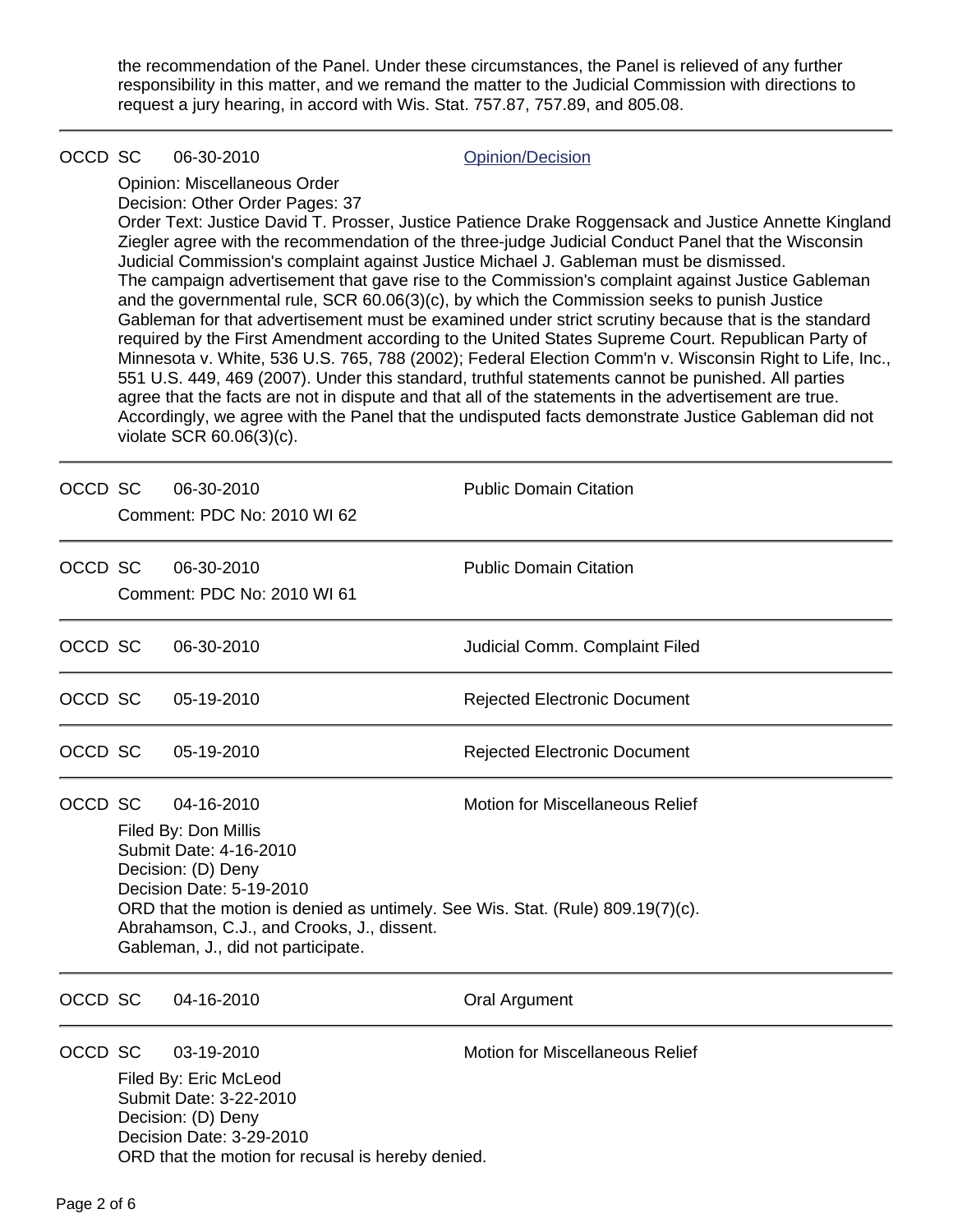| OCCD SC |                           | $02 - 12 - 2010$          | Assigned-Oral Argument                                                     |
|---------|---------------------------|---------------------------|----------------------------------------------------------------------------|
| OCCD SC |                           | 02-10-2010                | <b>Other Brief</b><br>Other Brief - Reply of Wisconsin Judicial Commission |
|         |                           | Filed By: James Alexander |                                                                            |
| OCCD SC |                           | $01 - 28 - 2010$          | <b>Other Brief</b><br>Other Brief - Respondent Justice Gableman            |
|         |                           | Filed By: Eric McLeod     |                                                                            |
| OCCD SC |                           | 01-22-2010                | Letter/Correspondence                                                      |
| OCCD SC |                           | 01-21-2010                | Letter/Correspondence                                                      |
| OCCD SC |                           | 01-08-2010                | <b>Other Brief</b><br>Other Brief - Wisconsin Judicial Commission          |
|         | Filed By: James Alexander |                           |                                                                            |
| OCCD SC |                           | 12-03-2009                | Motion to Extend Time                                                      |

Filed By: James Alexander Submit Date: 12-3-2009 Decision: (G) Grant Decision Date: 12-4-2009 ORD that the motion is granted. The brief of the Wisconsin Judicial Commission shall be served and filed on or before January 11, 2010. Gableman, J., did not participate. See BOT event due on 1-11-2010

### OCCD SC 12-03-2009 Court Order

IT IS ORDERED that in response to the Panels submission, and pursuant to Wis. Stat. (Rule) 809.19, the complainant, Wisconsin Judicial Commission, shall within 30 days of the date of this order, file a brief in this court or a statement that no brief will be filed; that within 20 days of the date of service of that brief or statement, the respondent, Michael J. Gableman, shall file either a brief or a statement that no brief will be filed; and that if a brief is filed by the respondent, within 10 days of the date of service of that brief, the complainant shall file either a reply brief or a statement that no reply brief will be filed. Gableman, J., did not participate.

Filed By: Eric McLeod Submit Date: 11-13-2009 Decision: (O) Other Decision Date: 6-30-2010 See Decisions Issued Motion Response Filed By: James Alexander Submit Date: 11-24-2009 Motion Response

OCCD SC 11-13-2009 Motion for Miscellaneous Relief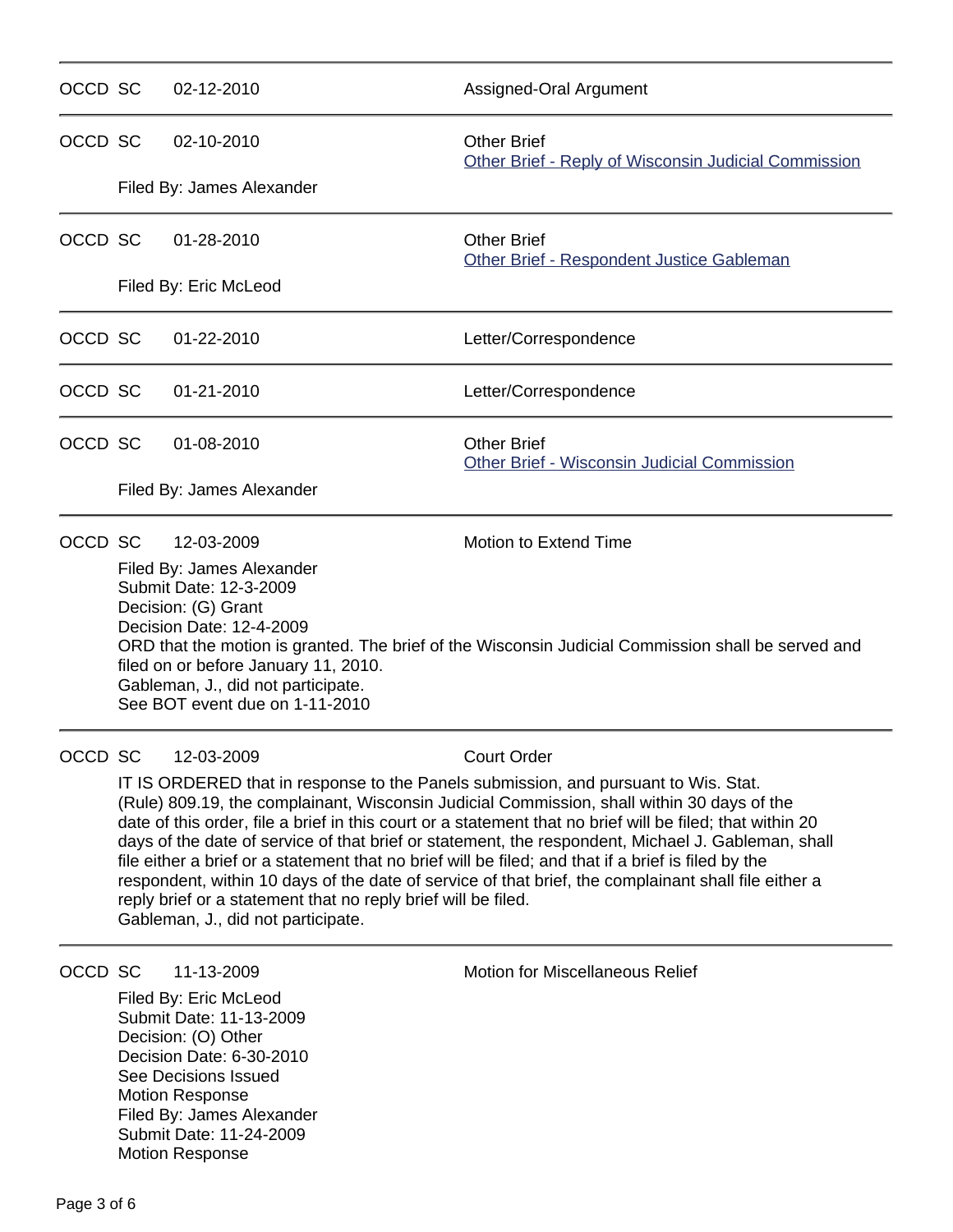|         |                                                                                                                                                                                                                                                                                                                                                                        | Filed By: Eric McLeod<br>Submit Date: 11-30-2009                                                                    |                                               |
|---------|------------------------------------------------------------------------------------------------------------------------------------------------------------------------------------------------------------------------------------------------------------------------------------------------------------------------------------------------------------------------|---------------------------------------------------------------------------------------------------------------------|-----------------------------------------------|
| OCCD SC |                                                                                                                                                                                                                                                                                                                                                                        | 11-12-2009                                                                                                          | <b>Report of Judicial Conduct Panel Filed</b> |
| OCCD SC | 08-11-2009<br><b>Court Order</b><br>Panels Response to Motion for Summary Judgment. ORAL ARGUMENT scheduled for Wed.,<br>September 16, 2009 at 10:00 am in the CA District II courtroom, 2727 N Grandview Blvd, Ste 300,<br>Waukesha WI.                                                                                                                               |                                                                                                                     |                                               |
| OCCD SC |                                                                                                                                                                                                                                                                                                                                                                        | 07-08-2009                                                                                                          | Response                                      |
| OCCD SC |                                                                                                                                                                                                                                                                                                                                                                        | 06-18-2009                                                                                                          | Response                                      |
| OCCD SC | 05-19-2009<br><b>Court Order</b><br>ORD that the Judicial Commission shall file a response to Justice Gableman's motion for summary<br>judgment within 30 days from the date of this order.<br>FRO that Justice Gableman shall file a reply within 15 days of service of the Commission's<br>memorandum.                                                               |                                                                                                                     |                                               |
| OCCD SC |                                                                                                                                                                                                                                                                                                                                                                        | 05-14-2009                                                                                                          | Response                                      |
| OCCD SC | 05-11-2009<br>Motion for Summary Disposition<br>Filed By: Eric McLeod<br>Submit Date: 5-12-2009<br>Decision: (O) Other<br>Decision Date: 11-12-2009<br>subm to #59, 35, 37, 38 with panels recommendation<br><b>Motion Response</b><br>Filed By: James Alexander<br>Submit Date: 6-18-2009<br><b>Motion Response</b><br>Filed By: Eric McLeod<br>Submit Date: 7-9-2009 |                                                                                                                     |                                               |
| OCCD SC |                                                                                                                                                                                                                                                                                                                                                                        | 05-11-2009                                                                                                          | Response                                      |
| OCCD SC | 04-30-2009<br><b>Court Order</b><br>ORD that the Judicial Commission's motion to compel is denied.<br>FRO that the Judicial Commission and Justice Gableman file a response to the matters set forth above<br>within 10 days from the date of this order.                                                                                                              |                                                                                                                     |                                               |
| OCCD SC |                                                                                                                                                                                                                                                                                                                                                                        | 04-17-2009<br>Filed By: James Alexander<br>Submit Date: 4-17-2009<br>Decision: (D) Deny<br>Decision Date: 4-30-2009 | <b>Motion for Miscellaneous Relief</b>        |

ORD that the Judicial Commission's motion to compel is denied.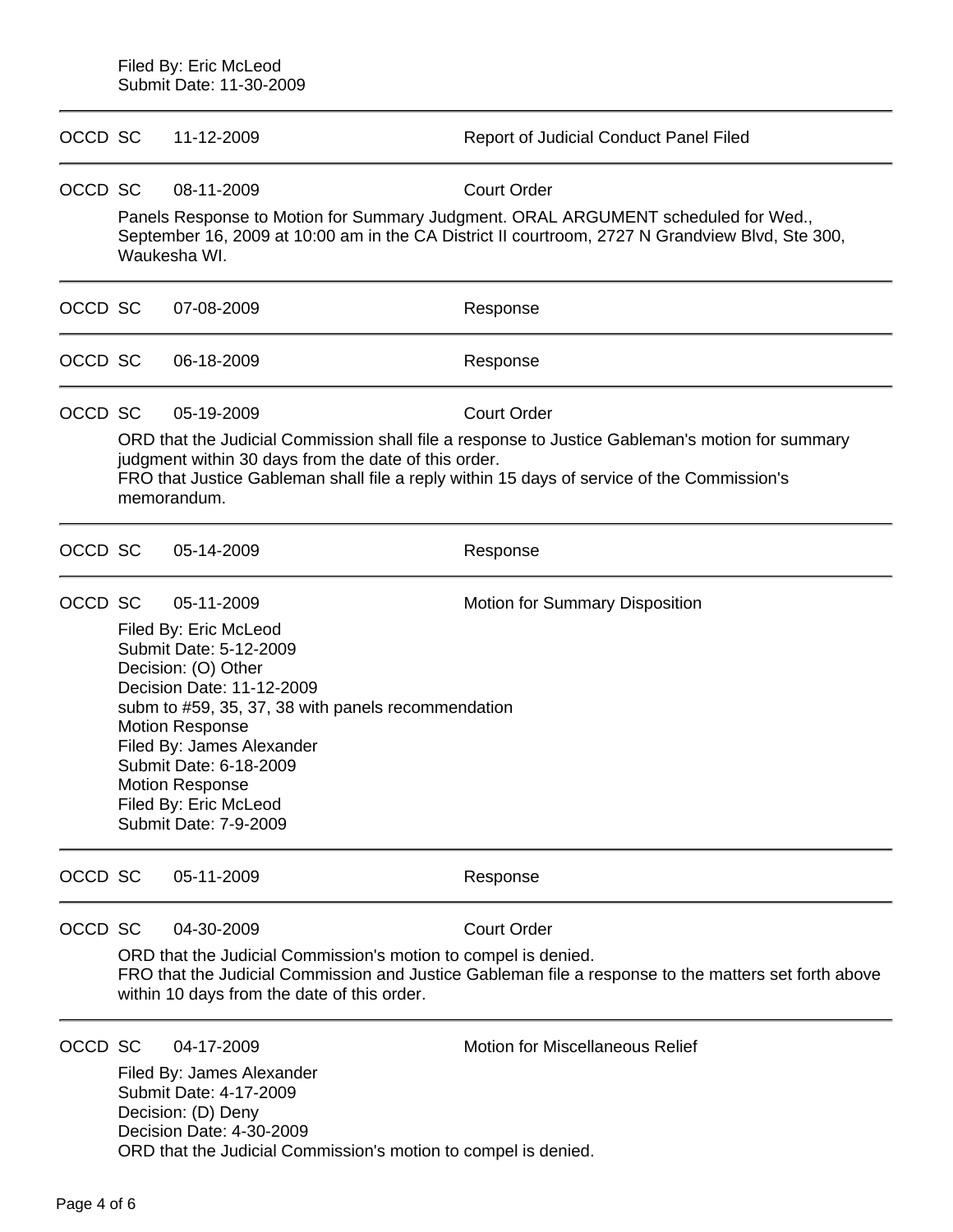FRO that the Judicial Commission and Justice Gableman file a response to the matters set forth above within 10 days from the date of this order.

| OCCD SC |                                                                                                                                                                                                                                           | 04-16-2009                                                                                                          | Response                                                                                                                                                                                                                                                                                                                                                                                                                                                                                                                                                                                                                                                                                                                                                                                                                                                                                                                                                                                                                                                              |  |  |  |
|---------|-------------------------------------------------------------------------------------------------------------------------------------------------------------------------------------------------------------------------------------------|---------------------------------------------------------------------------------------------------------------------|-----------------------------------------------------------------------------------------------------------------------------------------------------------------------------------------------------------------------------------------------------------------------------------------------------------------------------------------------------------------------------------------------------------------------------------------------------------------------------------------------------------------------------------------------------------------------------------------------------------------------------------------------------------------------------------------------------------------------------------------------------------------------------------------------------------------------------------------------------------------------------------------------------------------------------------------------------------------------------------------------------------------------------------------------------------------------|--|--|--|
| OCCD SC |                                                                                                                                                                                                                                           | 04-01-2009                                                                                                          | Response                                                                                                                                                                                                                                                                                                                                                                                                                                                                                                                                                                                                                                                                                                                                                                                                                                                                                                                                                                                                                                                              |  |  |  |
| OCCD SC |                                                                                                                                                                                                                                           | 02-27-2009                                                                                                          | Response                                                                                                                                                                                                                                                                                                                                                                                                                                                                                                                                                                                                                                                                                                                                                                                                                                                                                                                                                                                                                                                              |  |  |  |
| OCCD SC |                                                                                                                                                                                                                                           | 01-29-2009<br>ORD that venue in this matter shall be in Waukesha County.                                            | <b>Court Order</b>                                                                                                                                                                                                                                                                                                                                                                                                                                                                                                                                                                                                                                                                                                                                                                                                                                                                                                                                                                                                                                                    |  |  |  |
|         | Gableman.                                                                                                                                                                                                                                 |                                                                                                                     | FRO that the Judicial Commission shall file a Statement of Proposed Facts identifying all facts that the<br>Commission contends are material to the disposition of this matter. The Commission shall file its<br>Statement within 30 days from the date of this order and serve a copy on counsel for Justice Gableman.<br>FRO that Justice Gableman shall file a Response to the Commission's Statement of Proposed Facts<br>identifying those facts he contends are disputed and proffering any additional facts which he contends<br>are material to the disposition of this matter. Justice Gableman shall file his statement within 30 days<br>from the service of the Commission's Statement and serve a copy on counsel for the Commission.<br>FRO that the Commission shall file a Reply to Justice Gableman's Response identifying those facts<br>proffered by Justice Gableman that it contends are disputed. The Commission shall file its Reply within<br>15 days from the service of Justice Gableman's Response and serve a copy on counsel for Justice |  |  |  |
| OCCD SC |                                                                                                                                                                                                                                           | 01-26-2009                                                                                                          | Response                                                                                                                                                                                                                                                                                                                                                                                                                                                                                                                                                                                                                                                                                                                                                                                                                                                                                                                                                                                                                                                              |  |  |  |
| OCCD SC |                                                                                                                                                                                                                                           | 01-13-2009                                                                                                          | <b>Court Order</b>                                                                                                                                                                                                                                                                                                                                                                                                                                                                                                                                                                                                                                                                                                                                                                                                                                                                                                                                                                                                                                                    |  |  |  |
|         | ORD that the Respondent's counterclaim is dismissed without prejudice.<br>FRO that the Judicial Commission and Justice Gableman file memoranda addressing the<br>above-described issues within fourteen days from the date of this order. |                                                                                                                     |                                                                                                                                                                                                                                                                                                                                                                                                                                                                                                                                                                                                                                                                                                                                                                                                                                                                                                                                                                                                                                                                       |  |  |  |
| OCCD SC |                                                                                                                                                                                                                                           | 12-15-2008                                                                                                          | <b>Court Order</b>                                                                                                                                                                                                                                                                                                                                                                                                                                                                                                                                                                                                                                                                                                                                                                                                                                                                                                                                                                                                                                                    |  |  |  |
|         |                                                                                                                                                                                                                                           | January 5, 2009.                                                                                                    | ORD that the Hon. Michael J. Gableman file a response to the motion to dismiss on or before                                                                                                                                                                                                                                                                                                                                                                                                                                                                                                                                                                                                                                                                                                                                                                                                                                                                                                                                                                           |  |  |  |
| OCCD SC |                                                                                                                                                                                                                                           | 12-08-2008                                                                                                          | Response                                                                                                                                                                                                                                                                                                                                                                                                                                                                                                                                                                                                                                                                                                                                                                                                                                                                                                                                                                                                                                                              |  |  |  |
| OCCD SC |                                                                                                                                                                                                                                           | 11-19-2008                                                                                                          | Motion for Pro Hac Vice status                                                                                                                                                                                                                                                                                                                                                                                                                                                                                                                                                                                                                                                                                                                                                                                                                                                                                                                                                                                                                                        |  |  |  |
|         | Filed By: Eric McLeod<br>Submit Date: 11-19-2008<br>Decision: (G) Grant<br>Decision Date: 11-20-2008                                                                                                                                      |                                                                                                                     |                                                                                                                                                                                                                                                                                                                                                                                                                                                                                                                                                                                                                                                                                                                                                                                                                                                                                                                                                                                                                                                                       |  |  |  |
|         |                                                                                                                                                                                                                                           | ORD that the motion for pro hac vice admission of Attorneys James Bopp, Jr., and Anita Y.<br>Woudenberg is granted. |                                                                                                                                                                                                                                                                                                                                                                                                                                                                                                                                                                                                                                                                                                                                                                                                                                                                                                                                                                                                                                                                       |  |  |  |
|         | FRO that the Judicial Commission shall file a Reply within the time set forth in WIS Stat. 802.06(1)                                                                                                                                      |                                                                                                                     |                                                                                                                                                                                                                                                                                                                                                                                                                                                                                                                                                                                                                                                                                                                                                                                                                                                                                                                                                                                                                                                                       |  |  |  |
| OCCD SC |                                                                                                                                                                                                                                           | 11-19-2008                                                                                                          | Response                                                                                                                                                                                                                                                                                                                                                                                                                                                                                                                                                                                                                                                                                                                                                                                                                                                                                                                                                                                                                                                              |  |  |  |
| OCCD SC |                                                                                                                                                                                                                                           | 10-30-2008                                                                                                          | <b>Court Order</b>                                                                                                                                                                                                                                                                                                                                                                                                                                                                                                                                                                                                                                                                                                                                                                                                                                                                                                                                                                                                                                                    |  |  |  |